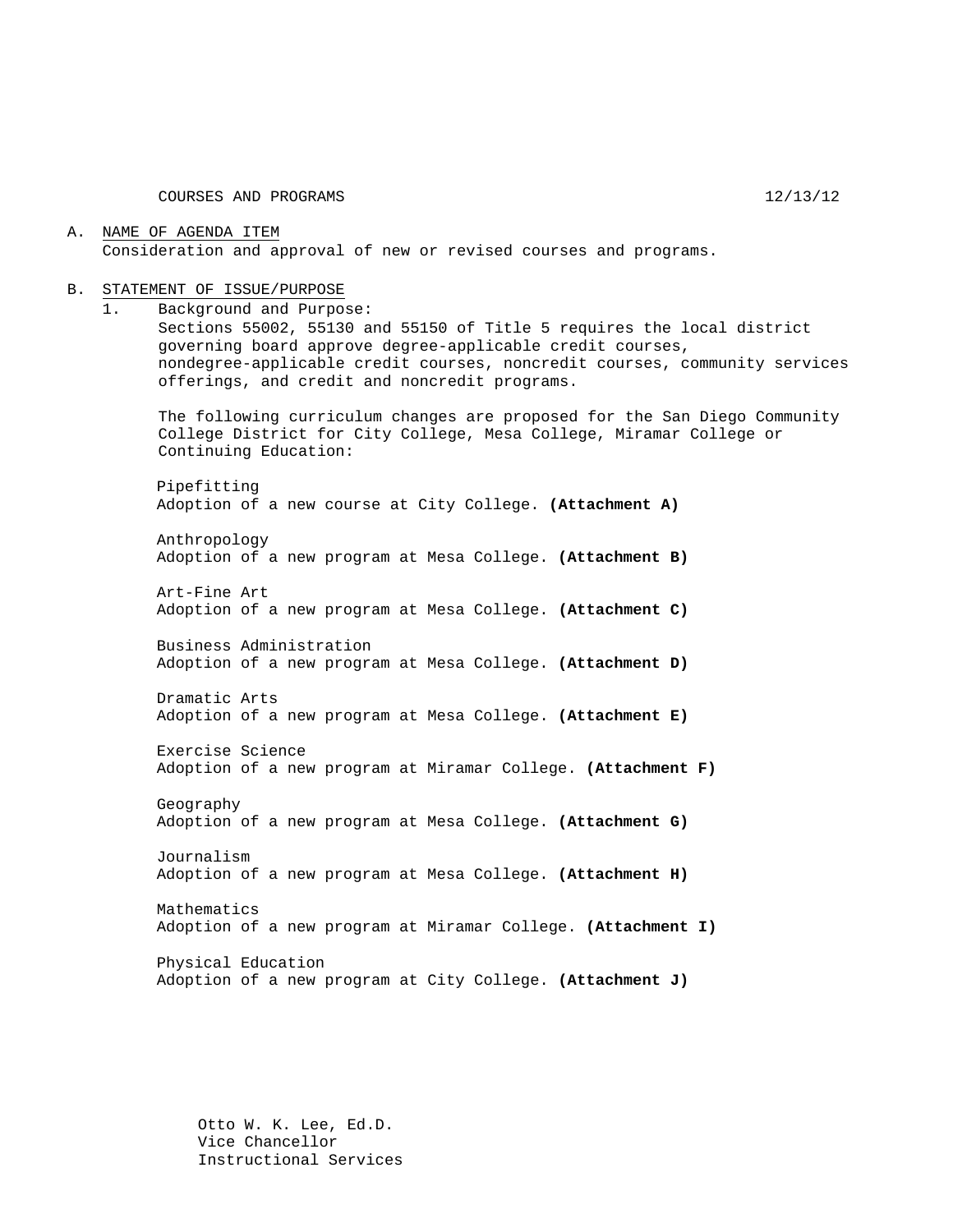# B. STATEMENT OF ISSUE/PURPOSE (continued)<br>1. Background and Purpose: (continue

Background and Purpose: (continued)

Physical Education Adoption of a new program at Mesa College. **(Attachment K)**

Social and Behavioral Sciences Adoption of a new program at Miramar College. **(Attachment L)**

2. Cost and Funding

There is no additional cost to the District.

#### C. PROPOSAL

The Board of Trustees hereby grants authority to take the action outlined in Part A.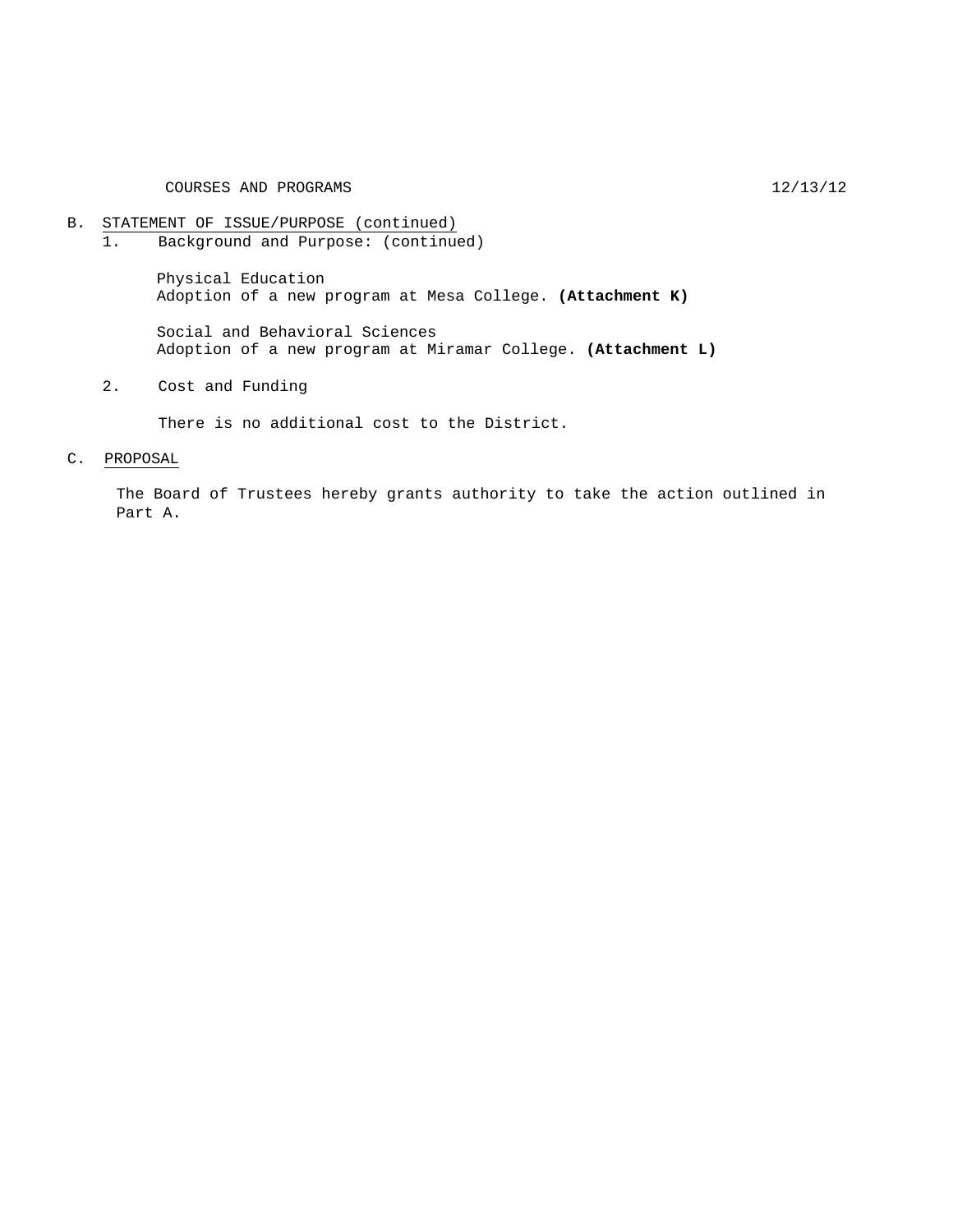Adoption of a new course at City College.

Proposed new course at City College:

#### **340 Advanced Pipefitting II**

#### **32 - 36 hours lecture, 64 - 72 hours lab, 3 units Grade Only**

*Advisory:* Pipefitting (Construction Trades) or Pipefitting (Construction Trades) 190 with a grade of "C" or better, or equivalent. *Limitation on Enrollment:* Apprenticeship - Student must be a state registered apprentice in this trade. This course is not open to students with previous credit for Pipefitting (Construction Trades) 195.

This course is designed to give the Pipefitting Apprentice student an introduction to aboveground pipe installation, field routing and vessel trim. Topics include pipe hangers and supports, and piping system testing and related equipment. (FT) Associate Degree Credit & transfer to CSU.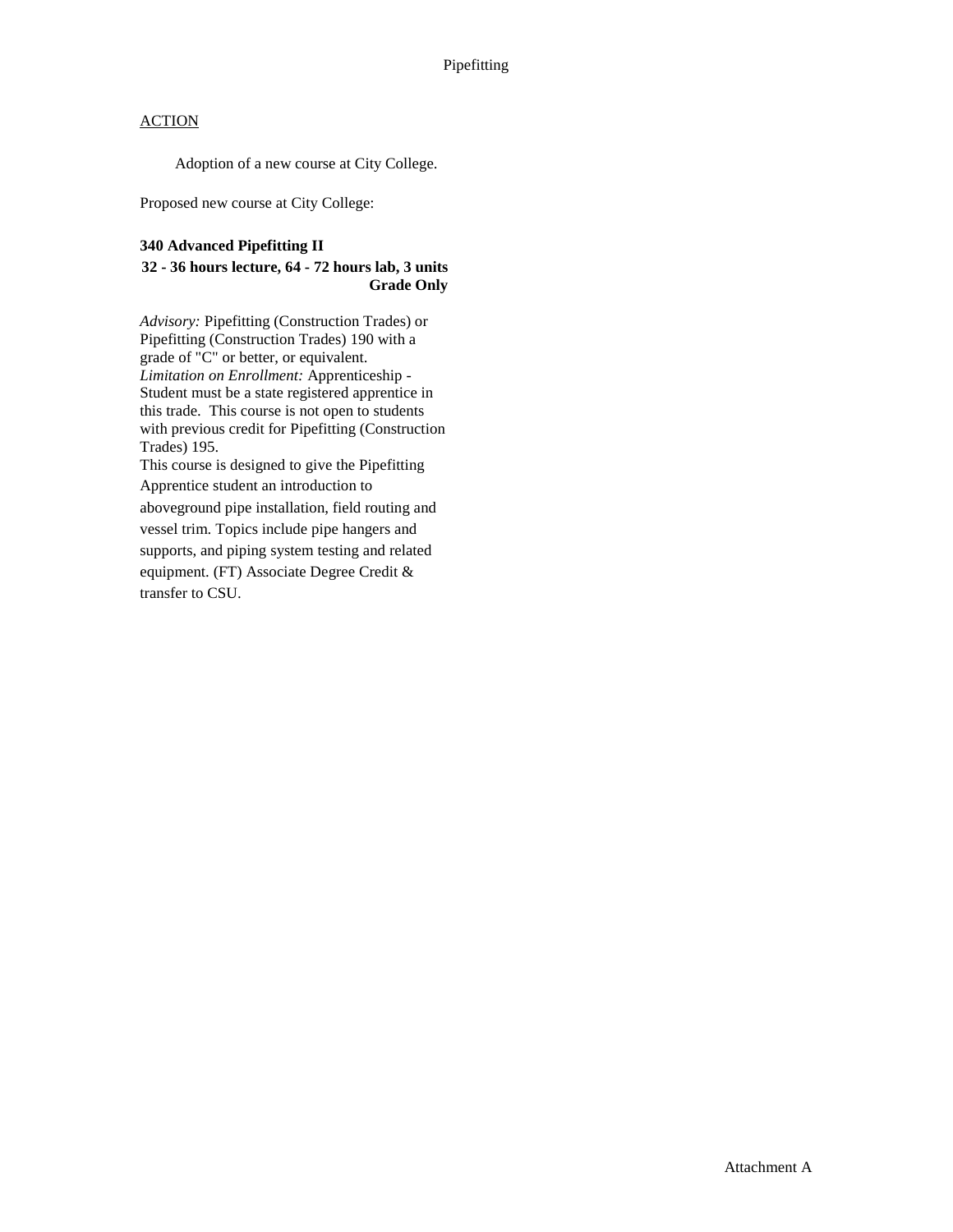Adoption of a new program at Mesa College.

Proposed new program at Mesa College:

# **Associate in Arts Degree Anthropology for Transfer**

| <b>Courses Required for the Major:</b>   | <b>Units</b> |
|------------------------------------------|--------------|
| ANTH 102 Introduction to Physical        |              |
|                                          |              |
| <b>ANTH 103 Introduction to Cultural</b> |              |
|                                          |              |
| ANTH 107 Introduction to Archaeology3    |              |
|                                          |              |

| Select one of the following courses:    | <b>Units</b> |
|-----------------------------------------|--------------|
| ENGL 202 Introduction to Linguistics3   |              |
| MATH 119 Elementary Statistics or       |              |
| PSYC 258 Behavioral Science Statistics3 |              |

#### **Select one or two of the following courses not**

| selected from above (3-7 units):<br>Units   |  |
|---------------------------------------------|--|
| <b>ANTH 104 Laboratory in Physical</b>      |  |
|                                             |  |
|                                             |  |
| GEOG 101 Physical Geography and             |  |
| GEOG 101L Physical Geography Laboratory4    |  |
| GEOL 100 Physical Geology and               |  |
| GEOL 101 General Geology Laboratory 4       |  |
|                                             |  |
| GISG 104 Geographic Information Science and |  |
|                                             |  |
| PHIL 112 Philosophy of Science or           |  |
| PSYC 255 Introduction to Psychological      |  |
|                                             |  |

| Select one of the following courses (3-4 units): |
|--------------------------------------------------|
| Units                                            |
| ANTH 115 Introduction to Archaeological Field    |
|                                                  |

| ANTH 120 Archaeological Artifact Analysis  3   |
|------------------------------------------------|
| <b>ANTH 200 Introduction to North American</b> |
|                                                |
| <b>ANTH 205 Introduction to Medical</b>        |
|                                                |
|                                                |

| ANTH 210 Introduction to California Indians3 |  |
|----------------------------------------------|--|
| ANTH 215 Cultures of Latin America 3         |  |
| GEOG 102 Cultural Geography 3                |  |
| HUMA 106 World Religions3                    |  |
|                                              |  |
| SOCO 101 Principles of Sociology 3           |  |

#### **Total Units = 18-23**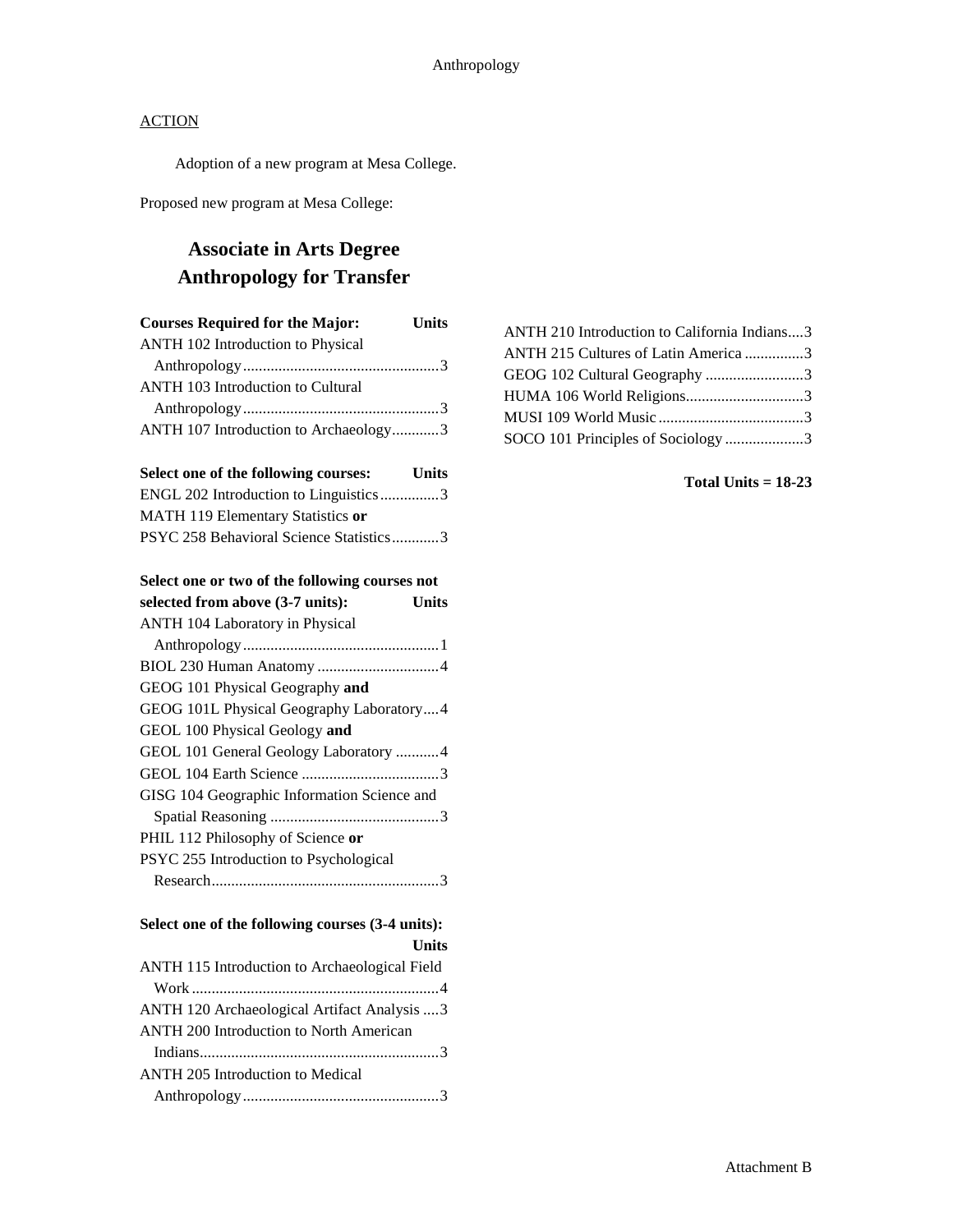Adoption of a new program at Mesa College.

Proposed new program at Mesa College:

# **Associate in Arts Degree Art History for Transfer**

| <b>Courses Required for the Major:</b>         | Units |
|------------------------------------------------|-------|
| ARTF 110 Art History: Prehistoric to Gothic  3 |       |
| ARTF 111 Art History: Renaissance to Modern 3  |       |
| ARTF 155A Freehand Drawing I3                  |       |

#### **Select one of the following courses (3 units):**

|                                           | <b>Units</b> |
|-------------------------------------------|--------------|
| ARTF 125 Art History: Arts of the Asian   |              |
|                                           |              |
| ARTF 113 Arts of Africa, Oceania, and the |              |
|                                           |              |
| ARTF 120 Native American Art 3            |              |
|                                           |              |
| ARTF 130 Pre-Columbian Art3               |              |

# Select one of the following courses not selected<br>**from above (3 units):** [Jnits]

| ARTF 165B Composition in Painting II3      |  |
|--------------------------------------------|--|
| ARTF 165C Composition in Painting III 3    |  |
| ARTF 165D Composition in Painting IV 3     |  |
|                                            |  |
|                                            |  |
|                                            |  |
|                                            |  |
| ARTF 155B Freehand Drawing II3             |  |
| ARTF 198A Introduction to Printmaking I 3  |  |
| ARTF 198B Introduction to Printmaking II 3 |  |
| ARTF 198C Introduction to Printmaking III3 |  |
| ARTF 205A New Genres: Art in the Twenty-   |  |
|                                            |  |
|                                            |  |

## **Select one of the following courses not selected from above (3 units): Units** ARTF 107 Contemporary Art.............................3 ARTF 109 History of Modern Art......................3 BLAS 110 African American Art.......................3 CHIC 230 Chicano Art.......................................3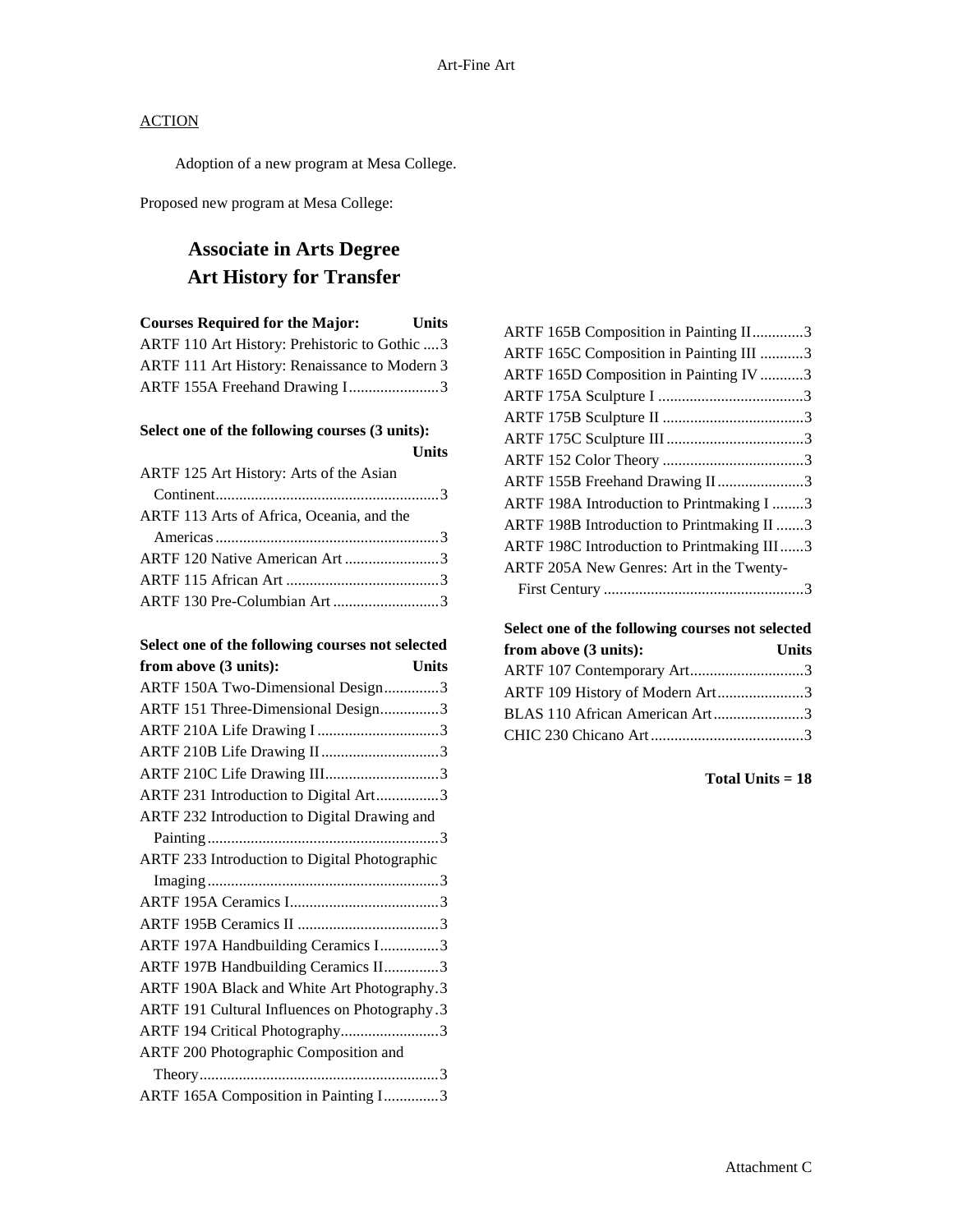Adoption of a new program at Mesa College.

Proposed new program at Mesa College:

# **Associate in Science Degree Business Administration for Transfer**

| <b>Courses Required for the Major:</b>  | <b>Units</b> |
|-----------------------------------------|--------------|
| ACCT 116A Financial Accounting 4        |              |
| ACCT 116B Managerial Accounting 4       |              |
| ECON 120 Principles of Macroeconomics3  |              |
| ECON 121 Principles of Microeconomics 3 |              |
| BUSE 140 Business Law and the Legal     |              |
|                                         |              |

| Select one of the following courses (3 units): |
|------------------------------------------------|
|------------------------------------------------|

|                                      | <b>Units</b> |
|--------------------------------------|--------------|
| MATH 119 Elementary Statistics3      |              |
| MATH 121 Basic Techniques of Applied |              |
|                                      |              |

# **Other required courses: Units**

| CISC 181 Principles of Information Systems4 |  |
|---------------------------------------------|--|
| BUSE 119 Business Communications3           |  |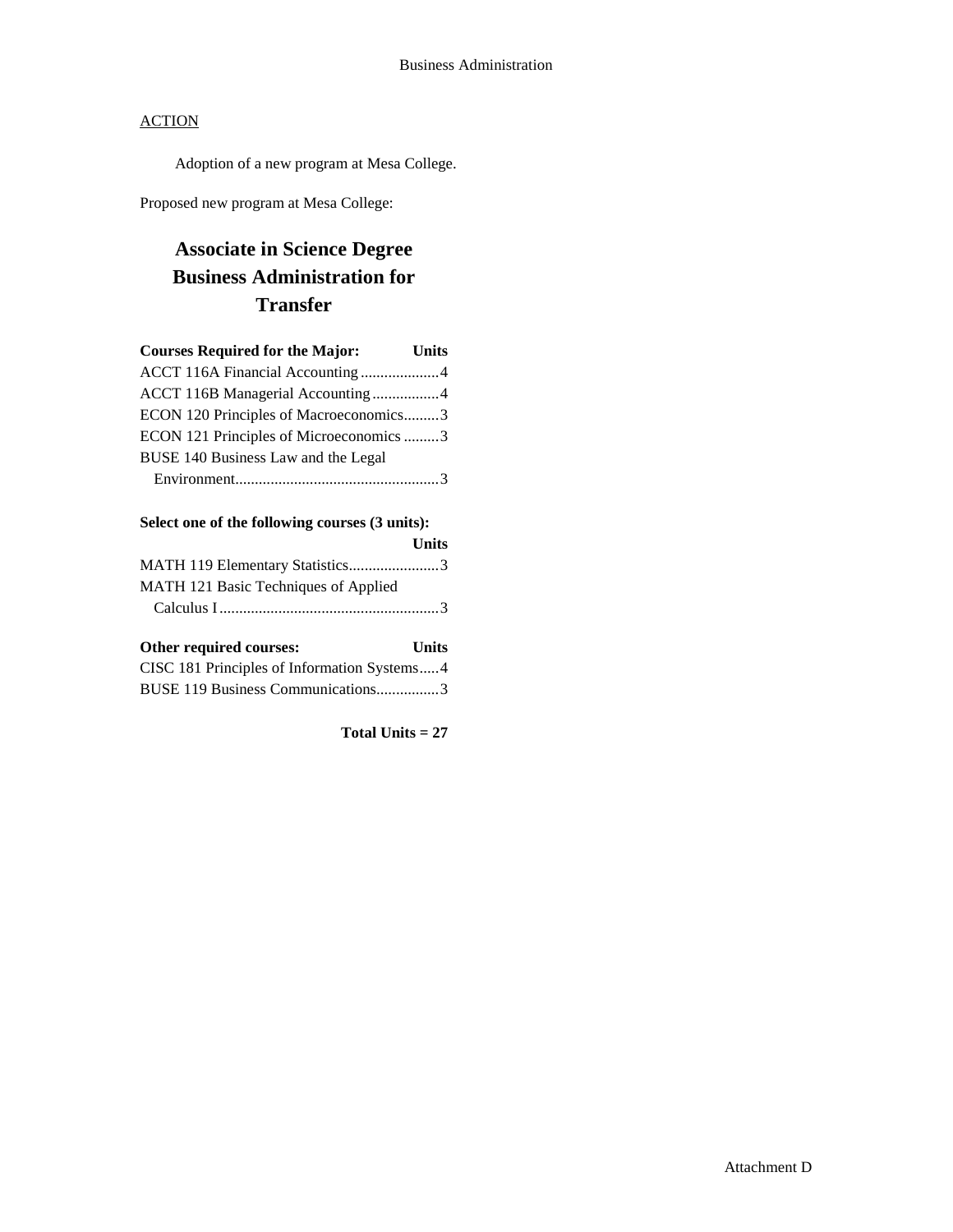Adoption of a new program at Mesa College.

Proposed new program at Mesa College:

# **Associate in Arts Degree Theatre Arts for Transfer**

| <b>Courses Required for the Major:</b>  | <b>Units</b> |
|-----------------------------------------|--------------|
| DRAM 105 Introduction to Dramatic Arts3 |              |
| DRAM 132 Beginning Acting3              |              |
| DRAM 250 Rehearsal, Production and      |              |
|                                         |              |

#### **Select three or more courses from the**

| following (9 units minimum):              | Units |
|-------------------------------------------|-------|
| DRAM 100A Fundamentals of Performance and |       |
|                                           |       |
| DRAM 100B Fundamentals of Performance and |       |
|                                           |       |
| DRAM 112 Introduction to Script Analysis3 |       |
|                                           |       |
| DRAM 133 Intermediate Acting3             |       |
| DRAM 200A Fundamentals of Performance and |       |
|                                           |       |
| DRAM 268 Experimental Theatre 3           |       |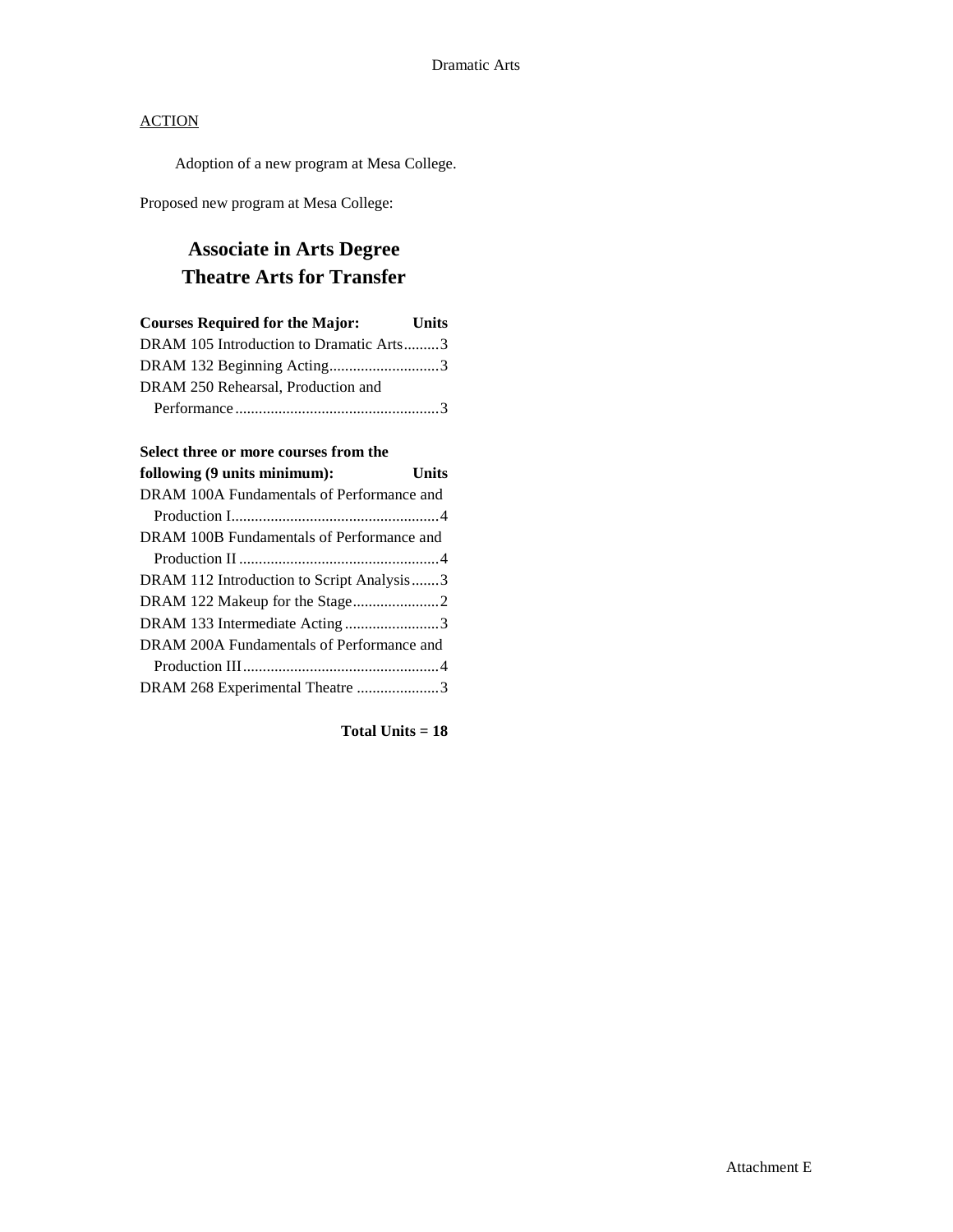Adoption of a new program at Miramar College.

Proposed new program at Miramar College:

# **Associate in Arts Degree Kinesiology for Transfer**

| <b>Courses Required for the Major:</b> | <b>Units</b> |
|----------------------------------------|--------------|
| PHYE 241B Introduction to Kinesiology3 |              |
|                                        |              |
|                                        |              |

#### **Select a minimum of one course from any**

| three of the following areas for a maximum of |              |  |
|-----------------------------------------------|--------------|--|
| 3 units:                                      | <b>Units</b> |  |
| <b>Aquatics</b>                               |              |  |
|                                               |              |  |

#### **Combatives**

| ADJU 148 Defensive Tactics 1 |  |
|------------------------------|--|

#### **Dance**

#### **Fitness**

|  | PHYE 132 Individual Conditioning 0.5-1 |  |  |
|--|----------------------------------------|--|--|
|  | PHYE 166 Weight Training 0.5-1         |  |  |

#### **Individual Sports**

#### **Team Sports**

| PHYE 257A Professional Activities/Soccer I  2 |  |
|-----------------------------------------------|--|

| Select two of the following courses (minimum |
|----------------------------------------------|
| <b>Units</b><br>$6$ units $)$ :              |
| MATH 119 Elementary Statistics or            |
| PSYC 258 Behavioral Science Statistics3      |
| CHEM 200 General Chemistry I - Lecture and   |
| CHEM 200L General Chemistry I -              |
|                                              |
| PHYS 125 General Physics or                  |
|                                              |

#### **Total Units =18.5- 20**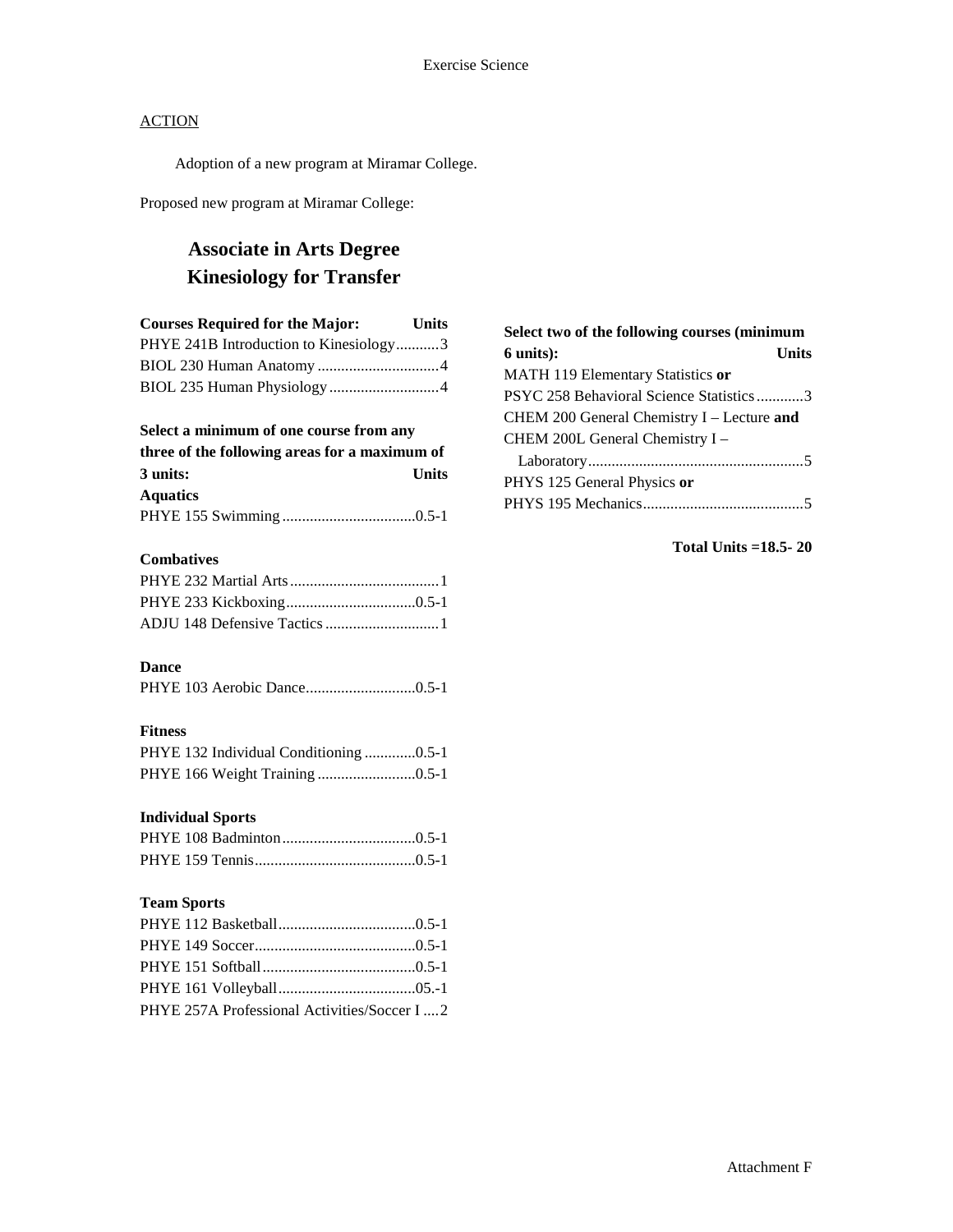Adoption of a new program at Mesa College.

Proposed new program at Mesa College:

# **Associate in Arts Degree Geography for Transfer**

| <b>Courses Required for the Major:</b>   | <b>Units</b> |
|------------------------------------------|--------------|
| GEOG 101 Physical Geography3             |              |
| GEOG 101L Physical Geography Laboratory1 |              |
| GEOG 102 Cultural Geography 3            |              |

#### **Select two of the following courses (6 units**

| minimum):                                   | <b>Units</b> |
|---------------------------------------------|--------------|
| GEOG 104 World Regional Geography3          |              |
| GISG 104 Geographic Information Science and |              |
|                                             |              |
| GISG 111 Geographic Information Systems and |              |
|                                             |              |

## **Select two of the following courses not**

# **selected from above (6 units minimum): Units**

| <b>ANTH 103 Introduction to Cultural</b>   |
|--------------------------------------------|
|                                            |
| <b>ANTH 102 Introduction to Physical</b>   |
|                                            |
| BIOL 110 Introduction to Oceanography3     |
| GEOL 100 Physical Geology 3                |
| GEOG 154 Introduction to Urban Geography3  |
| MATH 119 Elementary Statistics3            |
| CHEM 200 General Chemistry I - Lecture and |
| CHEM 200L General Chemistry I -            |
|                                            |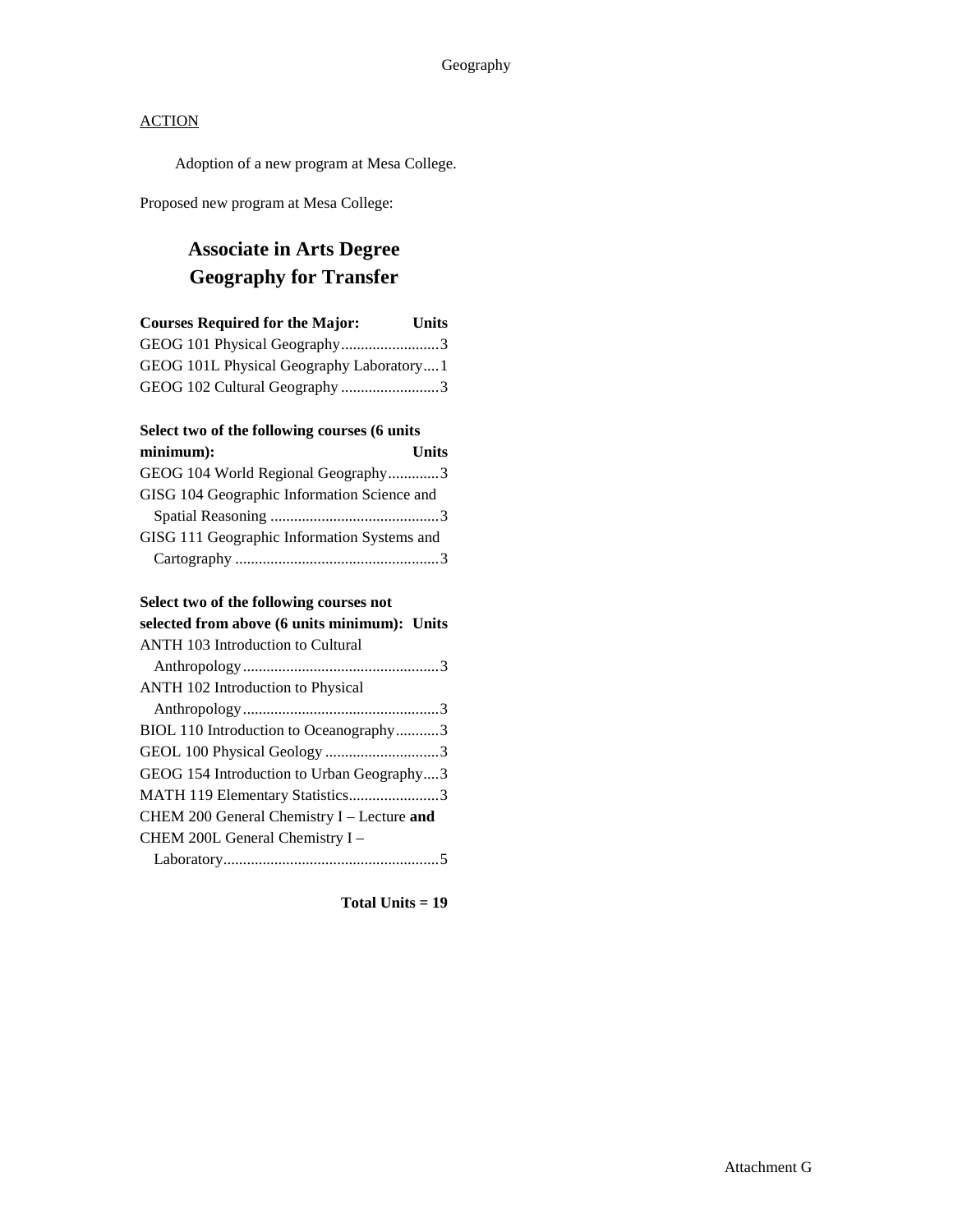Adoption of a new program at Mesa College.

Proposed new program at Mesa College:

# **Associate in Arts Degree Journalism for Transfer**

| <b>Courses Required for the Major:</b>   | <b>Units</b> |
|------------------------------------------|--------------|
| JOUR 200 Introduction to Newswriting and |              |
|                                          |              |
| <b>JOUR 202 Introduction to Mass</b>     |              |
|                                          |              |
| JOUR 210A Newspaper Production3          |              |

#### **Select one of the following courses (3 units):**

|                                          | <b>Units</b> |
|------------------------------------------|--------------|
| JOUR 201 Advanced Newswriting and        |              |
|                                          |              |
|                                          |              |
| JOUR 210B Newspaper Production 23        |              |
| JOUR 220 Principles of Public Relations3 |              |

#### **Select two of the following courses not**

| selected from above (6 units):<br><b>Units</b> |  |
|------------------------------------------------|--|
| ARTF 150B Beginning Graphic Design3            |  |
| <b>ARTF 200 Photographic Composition and</b>   |  |
|                                                |  |
| CBTE 175 Publishing and Digital Design I:      |  |
|                                                |  |
| COMS 135 Interpersonal Communication 3         |  |
| DRAM 150 Cinema as Art and Communication       |  |
|                                                |  |
| ECON 120 Principles of Macroeconomics3         |  |
| ECON 121 Principles of Microeconomics 3        |  |
| ENGL 101 Reading and Composition3              |  |
| ENGL 105 Composition and Literature 3          |  |
| ENGL 205 Critical Thinking and Intermediate    |  |
|                                                |  |
| JOUR 205 Editing for Print Journalism3         |  |
| MATH 119 Elementary Statistics or              |  |
| PSYC 258 Behavioral Science Statistics3        |  |
| POLI 101 Introduction to Political Science3    |  |
| POLI 102 The American Political System 3       |  |
| PSYC 101 General Psychology3                   |  |

SOCO 101 Principles of Sociology ....................3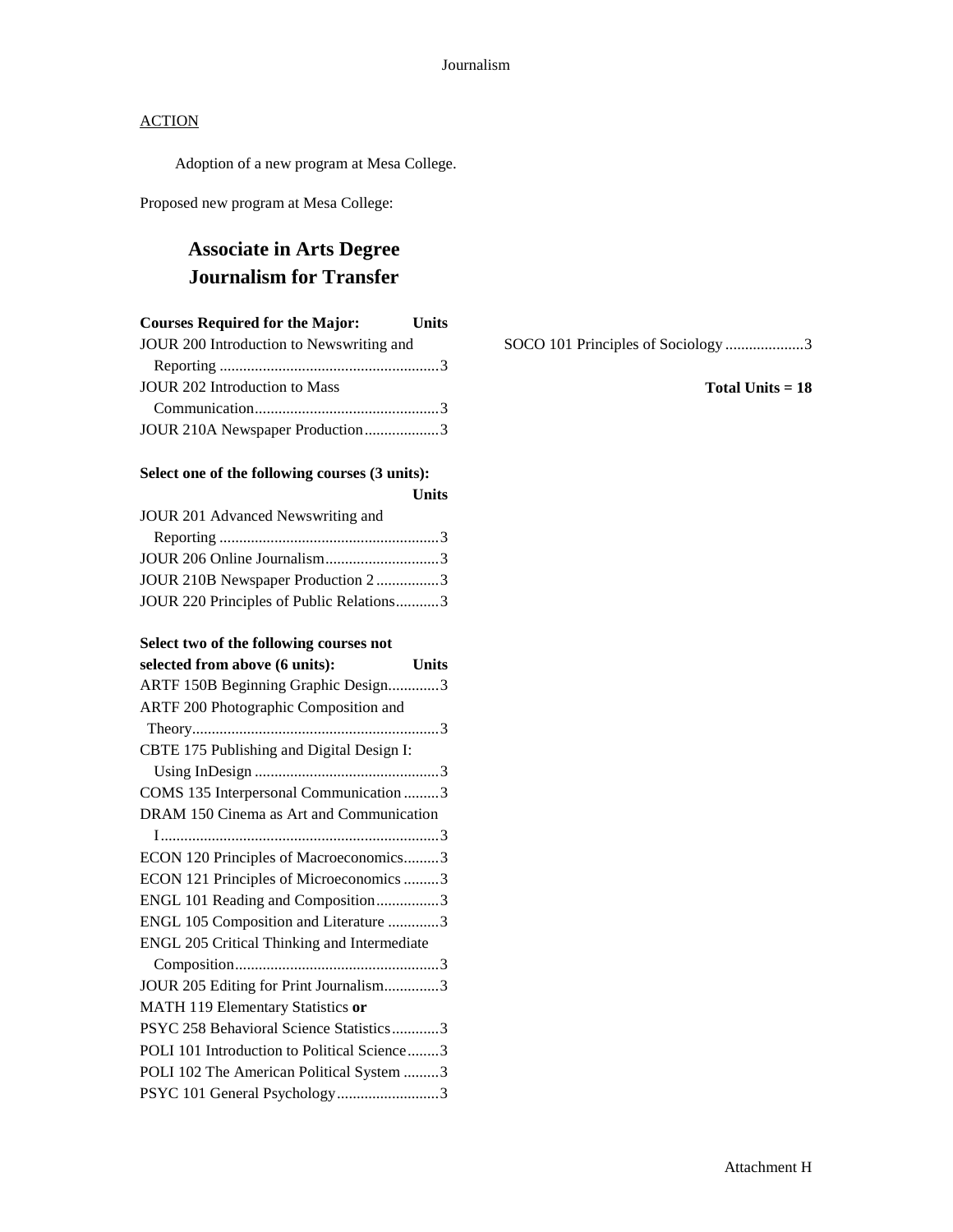Adoption of a new program at Miramar College.

Proposed new program at Miramar College:

# **Associate in Science Degree Mathematics for Transfer**

| <b>Courses Required for the Major:</b>          | <b>Units</b> |
|-------------------------------------------------|--------------|
| MATH 119 Elementary Statistics 3                |              |
| MATH 150 Calculus with Analytic Geometry        |              |
|                                                 |              |
| <b>MATH 151 Calculus with Analytic Geometry</b> |              |
|                                                 |              |
| <b>MATH 252 Calculus with Analytic Geometry</b> |              |
|                                                 |              |
| MATH 254 Introduction to Linear Algebra 3       |              |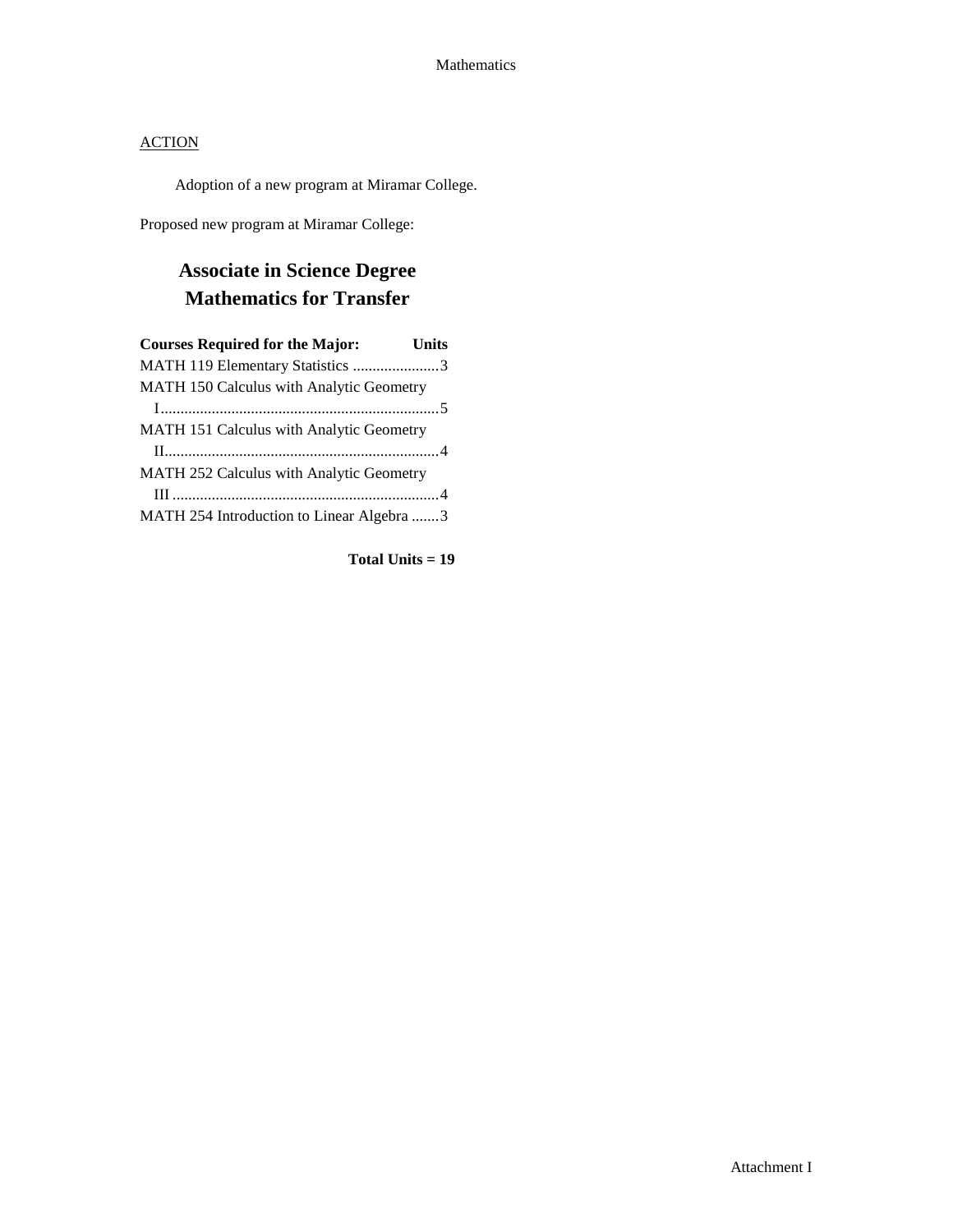Adoption of a new program at City College.

Proposed new program at City College:

# **Associate in Arts Degree Kinesiology for Transfer**

| <b>Courses Required for the Major:</b> | <b>Units</b> |
|----------------------------------------|--------------|
|                                        |              |
|                                        |              |
| PHYE 241B Introduction to Kinesiology3 |              |

#### **Select a minimum of one course from any three**

| of the following areas for a maximum of 3 |       |
|-------------------------------------------|-------|
| units:                                    | Units |
| <b>Aquatics</b>                           |       |
|                                           |       |
| PHYE 181A Adapted Swimming0.5-1           |       |

#### **Combatives**

#### **Dance**

| DANC 145 Ballroom and Social Dance0.5-1 |  |
|-----------------------------------------|--|
|                                         |  |
|                                         |  |
| DANC 152 Dance Making: Modern 1         |  |
| DANC 177 Dance Improvisation 0.5-1      |  |
|                                         |  |

#### **Fitness**

| PHYE 132 Individual Conditioning 0.5-1 |  |
|----------------------------------------|--|
| PHYE 133 Cardio Kickboxing0.5-1        |  |
| PHYE 166 Weight Training 0.5-1         |  |
|                                        |  |

|  |  | PHYE 182 Adapted Weight Training0.5-1 |
|--|--|---------------------------------------|
|  |  |                                       |

#### **Individual Sports**

#### **Team Sports**

## **Select two of the following courses (minimum 8 units): Units** MATH 119 Elementary Statistics **or** PSYC 258 Behavioral Science Statistics............3 CHEM 200 General Chemistry I – Lecture **and** CHEM 200L General Chemistry I – Laboratory.......................................................5 PHYS 125 General Physics **or** PHYS 180A General Physics I **and** PHYS 181A General Physics Laboratory I **or** PHYS 195 Mechanics ........................................5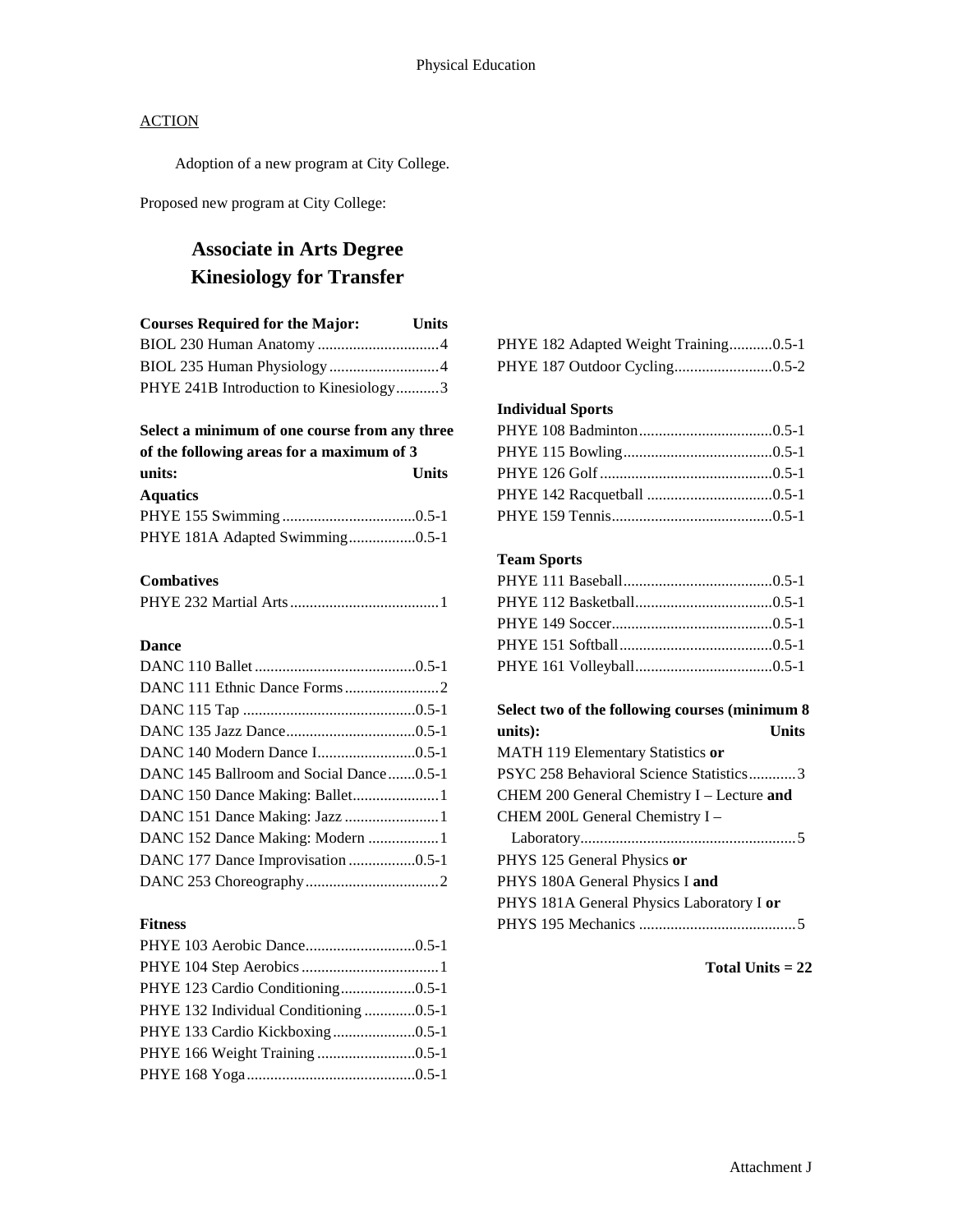Adoption of a new program at Mesa College.

Proposed new program at Mesa College:

## **Associate in Arts Degree Kinesiology for Transfer**

| <b>Courses Required for the Major:</b> | <b>Units</b> |
|----------------------------------------|--------------|
|                                        |              |
|                                        |              |
| PHYE 241B Introduction to Kinesiology3 |              |
|                                        |              |

#### **Select a minimum of one course from any three of the following areas for a maximum of 3**

| <u>UL UIU IUIUWIIIE ALUAS IUL A IIIAXIIIIUIII UL J</u> |              |  |
|--------------------------------------------------------|--------------|--|
| units:                                                 | <b>Units</b> |  |
| <b>Aquatics</b>                                        |              |  |
|                                                        |              |  |

#### **Team Sports**

#### **Individual Sports**

| PHYE 172 Women's Gymnastics 0.5-1      |  |
|----------------------------------------|--|
| <b>Fitness</b>                         |  |
|                                        |  |
| PHYE 132 Individual Conditioning 0.5-1 |  |
| PHYE 166 Weight Training 0.5-1         |  |
|                                        |  |

#### **Dance**

|--|--|--|--|

## **Select two of the following courses (minimum 6**

**units): Units** BIOL 200 Biological Statistics **or** MATH 119 Elementary Statistics **or**

| PSYC 258 Behavioral Science Statistics3 |
|-----------------------------------------|
|                                         |
|                                         |
|                                         |
|                                         |
|                                         |
|                                         |
|                                         |